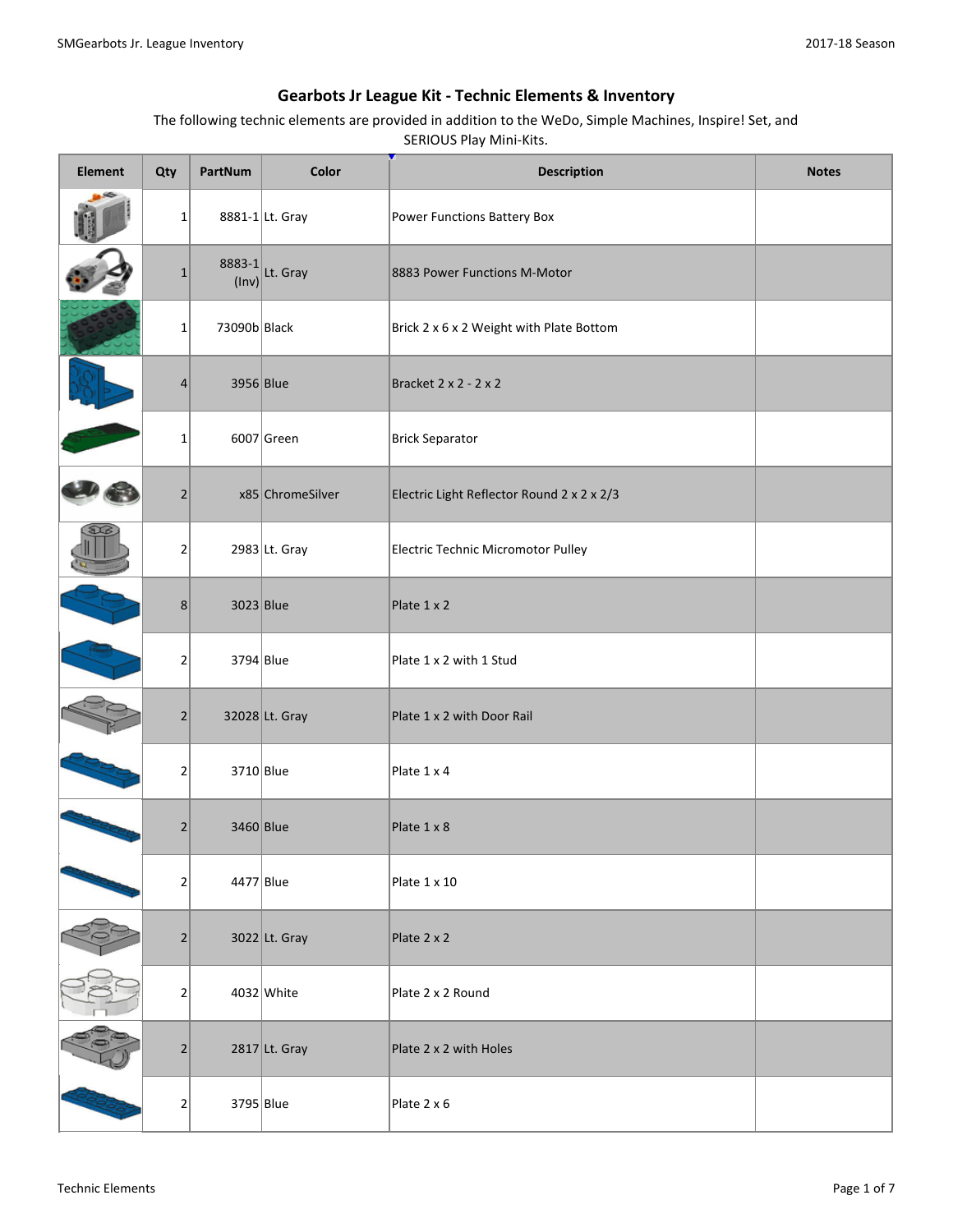| <b>Element</b> | Qty            | PartNum     | Color           | <b>Description</b>                | <b>Notes</b> |
|----------------|----------------|-------------|-----------------|-----------------------------------|--------------|
|                | $\mathbf{1}$   |             | $3176$ Black    | Plate 3 x 2 with Hole             |              |
|                | $\overline{2}$ | 3036 Blue   |                 | Plate 6 x 8                       |              |
|                | $\overline{2}$ |             | 3456 Dk. Grey   | Plate 6 x 14                      |              |
|                | $\mathbf{1}$   |             | $4204 Dk.$ Gray | Brick 8 x 16                      |              |
|                | 2              |             | $2654$ Black    | Round Dish 2 x 2                  |              |
|                | $\overline{2}$ |             | $3960$ White    | Round Dish 4 x 4 Inverted         |              |
|                | $\overline{2}$ |             | $x90$ Yellow    | Rubber Belt Extra Large 5x5       |              |
|                | $\overline{2}$ |             | $x89$ Blue      | Rubber Belt Large 4x4             |              |
|                | 2              |             | $x37$ Blue      | Rubber Belt Medium 3x3            |              |
|                | 2              | 32013 Blue  |                 | Technic Axle and Pin Connector #1 |              |
|                | $\overline{2}$ |             | 32034 Lt. Gray  | Technic Axle and Pin Connector #2 |              |
|                | 2              | 32016 Blue  |                 | Technic Axle and Pin Connector #3 |              |
|                | $\overline{2}$ |             | 32015 Lt. Gray  | Technic Axle and Pin Connector #5 |              |
|                | $\overline{2}$ | 32014 Blue  |                 | Technic Axle and Pin Connector #6 |              |
|                | 4              | 32062 Black |                 | Technic Axle 2 Notched            |              |
|                | 2              |             | $4519$ Lt. Gray | Technic Axle 3                    |              |
|                | $\overline{2}$ |             | 6587 Dk. Gray   | Technic Axle 3 with Stud          |              |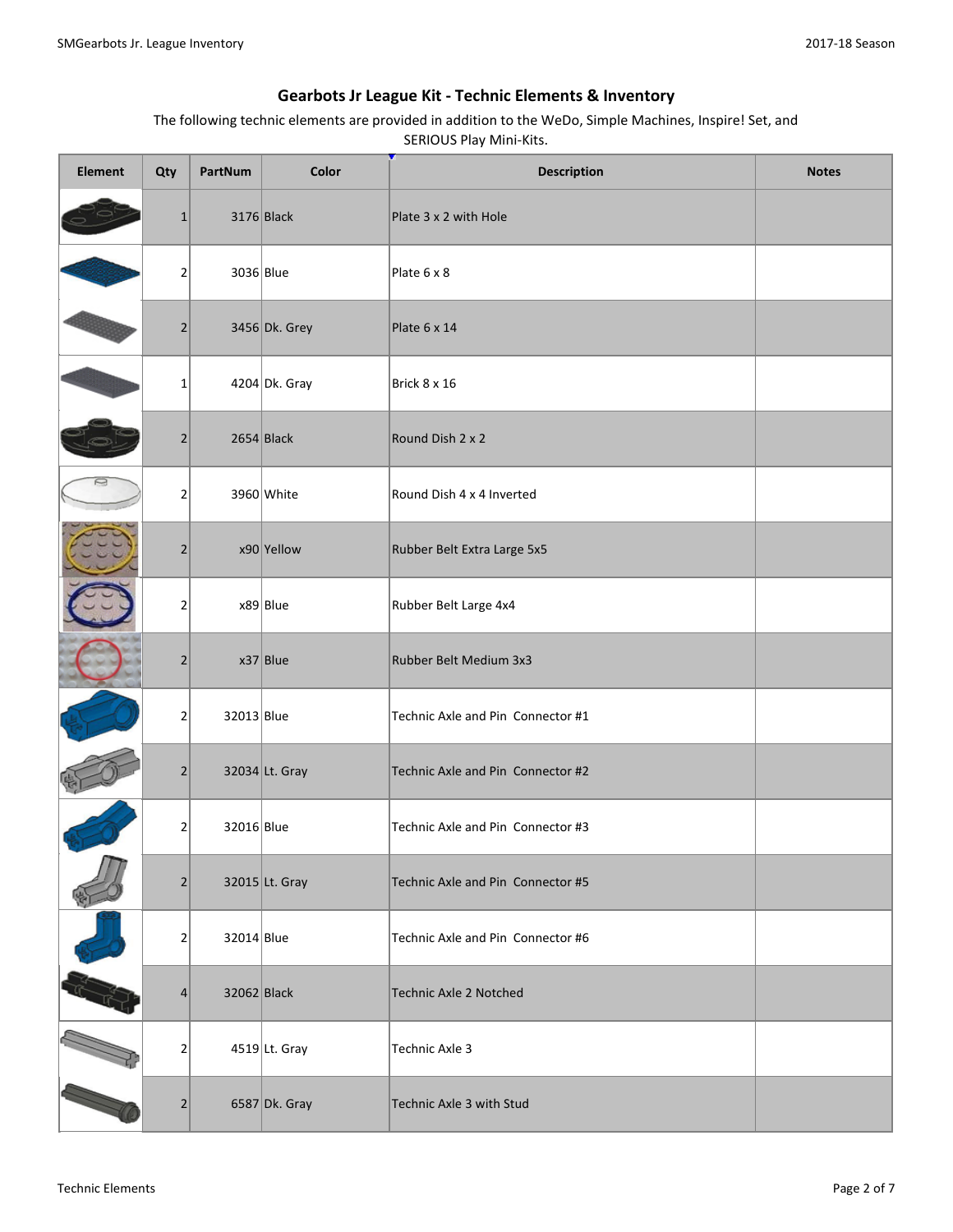| <b>Element</b> | Qty            | PartNum     | Color           | <b>Description</b>                                       | <b>Notes</b> |
|----------------|----------------|-------------|-----------------|----------------------------------------------------------|--------------|
|                | 2              |             | $3705$ Black    | <b>Technic Axle 4</b>                                    |              |
|                | $\overline{2}$ |             | 32073 Lt. Gray  | <b>Technic Axle 5</b>                                    |              |
|                | 2              |             | $3706$ Black    | Technic Axle 6                                           |              |
|                | $\overline{2}$ |             | $3707$ Black    | <b>Technic Axle 8</b>                                    |              |
|                | 2              |             | $3737$ Black    | Technic Axle 10                                          |              |
|                | $\overline{2}$ |             | 3708 Black      | <b>Technic Axle 12</b>                                   |              |
|                | $\overline{2}$ | 32201 Lime  |                 | Technic Axle Flexible 14                                 |              |
|                | $\overline{2}$ |             | 6538b Lt. Gray  | Technic Axle Joiner Offset                               |              |
|                | 2              |             | $6536$ Lt. Gray | Axle & Pin Connector Perpendicular                       |              |
|                | $\overline{2}$ | 32068 Black |                 | Axle & Pin Connector Perpendicular 3L with Pin Hole      |              |
|                | 10             | 3749 Tan    |                 | Axle Pin without Friction Ridges                         |              |
|                | $\overline{2}$ |             | 6632 Lt. Gray   | Technic Beam 3 x 0.5 Liftarm                             |              |
|                | 2              |             | 32009 Yellow    | Technic Beam 3 x 3.8 x 7 Liftarm Bent 45 Double          |              |
|                | $\overline{2}$ | 32250 Blue  |                 | Technic Beam 3 x 5 x 0.5 Liftarm Bent 90 Quarter Ellipse |              |
|                | 2              |             | $2825$ Lt. Gray | Technic Beam 4 x 0.5 Liftarm with Boss                   |              |
|                | $\overline{2}$ |             | $6629$ Black    | Technic Beam 4 x 6 Liftarm Bent 53.5                     |              |
|                | 2              |             | 32017 Lt. Gray  | Technic Beam 5 x 0.5                                     |              |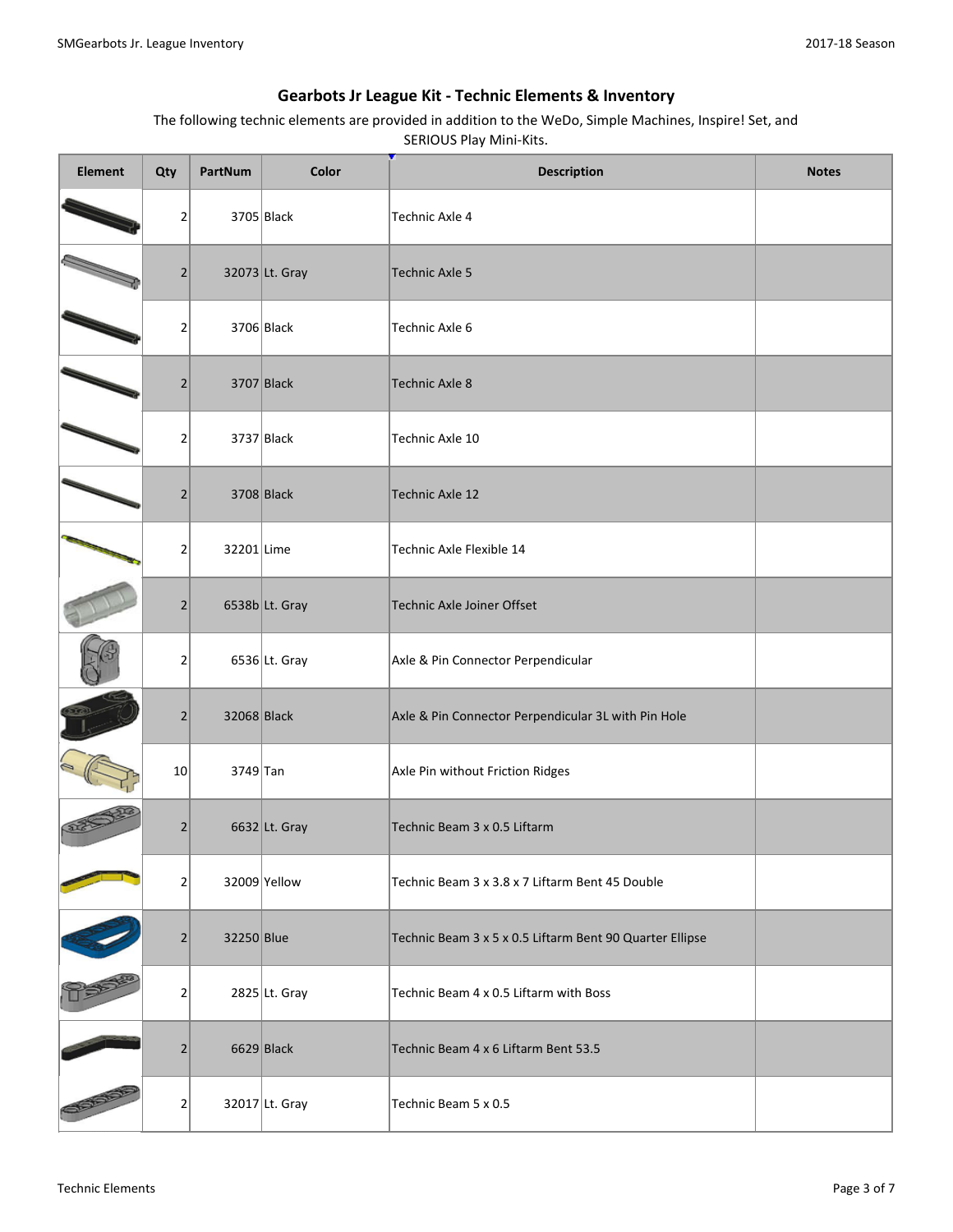| <b>Element</b> | Qty              | PartNum       | Color            | <b>Description</b>                                  | <b>Notes</b> |
|----------------|------------------|---------------|------------------|-----------------------------------------------------|--------------|
|                | $\vert$          | 3005pe1 White |                  | Brick 1 x 1 with Eye Simple Black and White Pattern |              |
|                | 4                |               | 32064 Dk. Gray   | Technic Brick 1 x 2 with Axlehole                   |              |
|                | 4                |               | $2458$ Dk. Gray  | Technic Brick 1 x 2 with Pin                        |              |
|                | 4                |               | 32064 Green      | Technic Brick 1 x 2 with Axlehole                   |              |
|                | $6 \overline{6}$ | 3700 Red      |                  | Technic Brick 1 x 2 with Hole                       |              |
| DUE            | 4                | $3701$ Red    |                  | Technic Brick 1 x 4 with Holes                      |              |
|                | 4                | 3894 Red      |                  | Technic Brick 1 x 6 with Holes                      |              |
|                | 4                | 3702 Red      |                  | Technic Brick 1 x 8 with Holes                      |              |
|                | $\overline{2}$   | 3895 Red      |                  | Technic Brick 1 x 12 with Holes                     |              |
|                | 4                | 3703 Red      |                  | Technic Brick 1 x 16 with Holes                     |              |
|                | $\overline{2}$   |               | 42022 Yellow     | Slope, Curved 6 x 1                                 |              |
|                | 4                |               | 3941 Lime        | Brick, Round 2 x 2                                  |              |
|                | 10               |               | 3713 Lt. Gray    | <b>Technic Bush</b>                                 |              |
|                | 10 <sup>2</sup>  |               | $4265c$ Lt. Gray | Technic Bush 1/2 Smooth                             |              |
|                | 4                |               | 6575 Dk. Gray    | <b>Technic Cam</b>                                  |              |
|                | 40 <sup>1</sup>  |               | $3711$ Black     | Technic Chain Link                                  |              |
|                | $\overline{2}$   |               | 32039 Lt. Gray   | Technic Connector with Axlehole                     |              |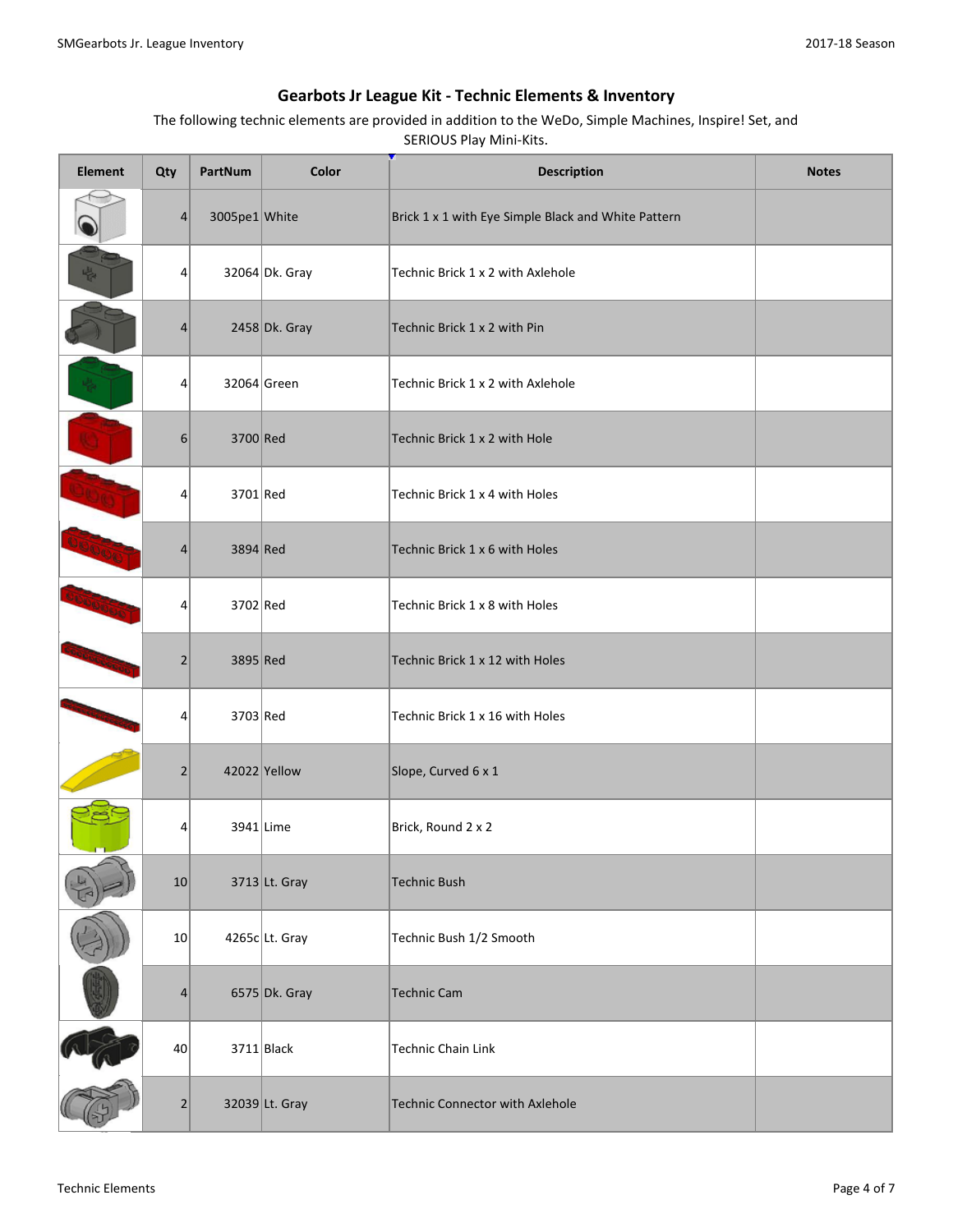| <b>Element</b> | Qty             | PartNum    | Color           | <b>Description</b>                               | <b>Notes</b> |
|----------------|-----------------|------------|-----------------|--------------------------------------------------|--------------|
|                | $1\vert$        |            | 6573 Dk. Gray   | Technic Differential New                         |              |
|                | $\overline{2}$  |            | $2854$ Dk. Gray | Technic Engine Crankshaft Centre                 |              |
|                | 4               |            | 3647 Lt. Gray   | Technic Gear 8 Tooth                             |              |
|                | 4               |            | 6589 Lt. Gray   | <b>Technic Gear 12 Tooth Bevel</b>               |              |
|                | 4               |            | $4019$ Lt. Gray | Technic Gear 16 Tooth                            |              |
|                | $\overline{4}$  |            | 3648 Lt. Gray   | Gear 24                                          |              |
|                | $\mathbf{1}$    |            | 60c01 White     | Technic Gear 24 Tooth Clutch                     |              |
|                | $\overline{2}$  |            | 3650 Lt. Gray   | Technic Gear 24 Tooth Crown Type III (x pattern) |              |
|                | 4               |            | $3649$ Grey     | Technic Gear 40 Tooth                            |              |
|                | $\overline{2}$  |            | 3743 Lt. Gray   | Technic Gear Rack 1 x 4                          |              |
|                | $\mathbf{1}$    |            | $6588$ Clear    | Technic Gearbox 2 x 4 x 3 & 1/3                  |              |
|                | $\mathbf{1}$    |            | $30$ Black      | Technic Hook Large Metallic                      |              |
|                | 10              |            | 3673 Lt. Gray   | <b>Technic Pin</b>                               |              |
|                | $\vert 4 \vert$ |            | 4274 Lt. Gray   | Technic Pin 1/2                                  |              |
|                | 8               |            | 32002 Dk. Gray  | Technic Pin 3/4                                  |              |
|                | 10              |            | $2780$ Black    | Technic Pin with Friction and Slots              |              |
|                | $\mathbf{2}$    | 3709b Blue |                 | Technic Plate 2 x 4 with Holes                   |              |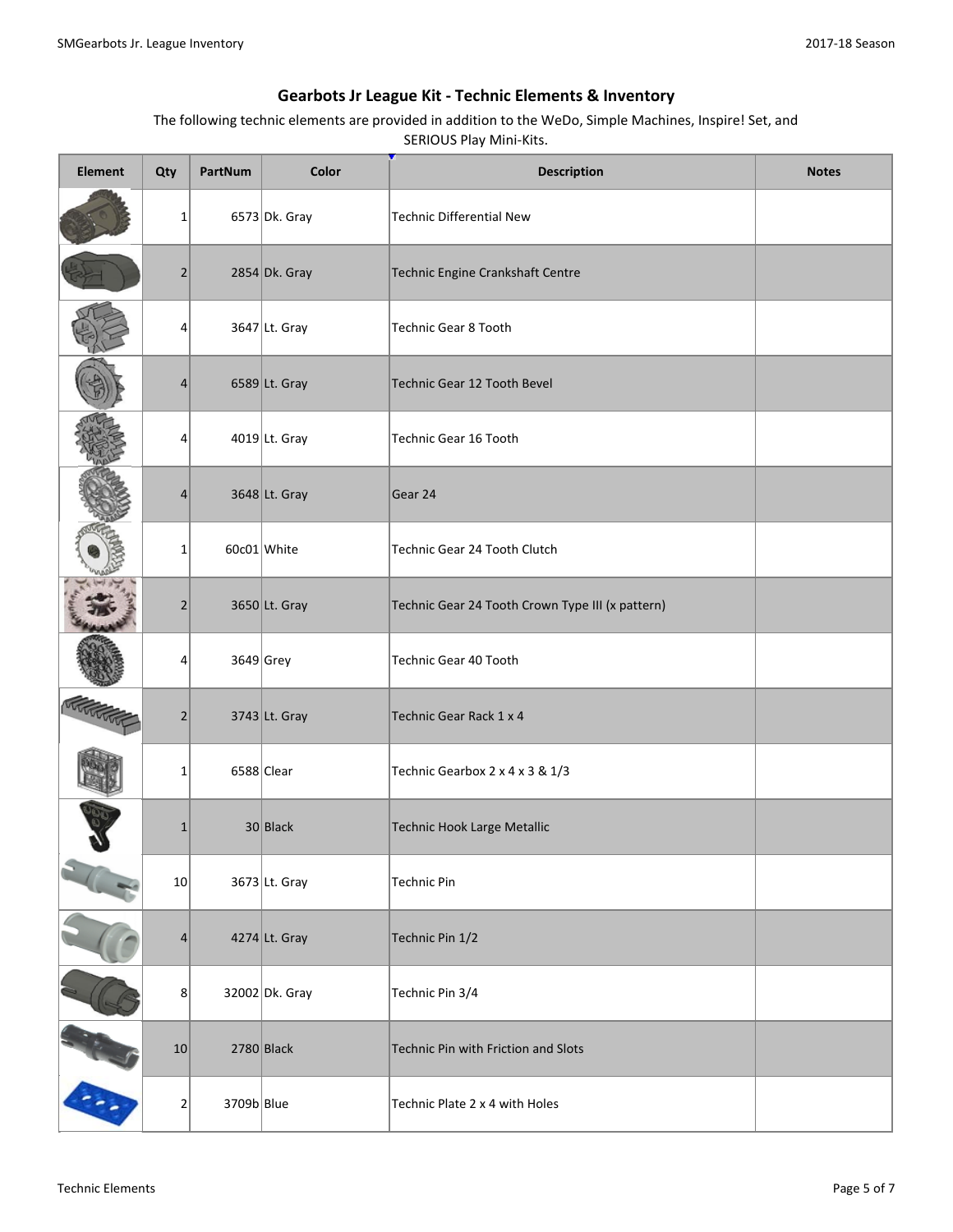| Element | Qty                          | PartNum       | Color           | <b>Description</b>                                 | <b>Notes</b> |
|---------|------------------------------|---------------|-----------------|----------------------------------------------------|--------------|
|         | $\overline{2}$               | 3738 Blue     |                 | Technic Plate 2 x 8 with Holes                     |              |
|         | 4                            |               | $6553$ Lt. Gray | Technic Pole Reverser Handle                       |              |
|         | 2                            |               | 3736 Lt. Gray   | <b>Technic Pulley Large</b>                        |              |
|         | $\mathbf 1$                  |               | 32012 Dk. Gray  | Technic Reel 2.5 x 2                               |              |
|         | 2                            | 32124 Blue    |                 | Technic Rotor 2 Blade with 4 Studs                 |              |
|         | $\overline{2}$               |               | $4185$ Lt. Gray | Technic Wedge Belt Wheel                           |              |
|         | $\overline{2}$               | $70162$ Black |                 | Technic Wedge Belt Wheel Tyre                      |              |
|         | $\mathbf 2$                  |               | $4716$ Black    | Technic Worm Screw                                 |              |
|         | $\overline{2}$               |               | 3069b Yellow    | Tile 1 x 2 with Groove                             |              |
|         | $\mathbf 2$                  | $2431$ Blue   |                 | Tile 1 x 4                                         |              |
|         | $\overline{2}$               | 3068b Black   |                 | Tile 2 x 2 with Groove                             |              |
|         | $\overline{2}$               | 3068b White   |                 | Tile 2 x 2 with Groove                             |              |
|         | $\mathbf{1}$                 | 3680c01 Black |                 | Turntable 2 x 2 Plate with Lt. Gray Top (Complete) |              |
|         | $\mathbf 2$                  |               | $3634$ Black    | Tyre 17 x 43                                       |              |
| OO      | $\left  \frac{2}{2} \right $ |               | $6581$ Black    | Tyre 20 x 30 Balloon Medium                        |              |
|         | $\mathbf{2}$                 |               | $2346$ Black    | Tyre Medium                                        |              |
|         | 2                            |               | $3483$ Black    | <b>Tyre Small</b>                                  |              |